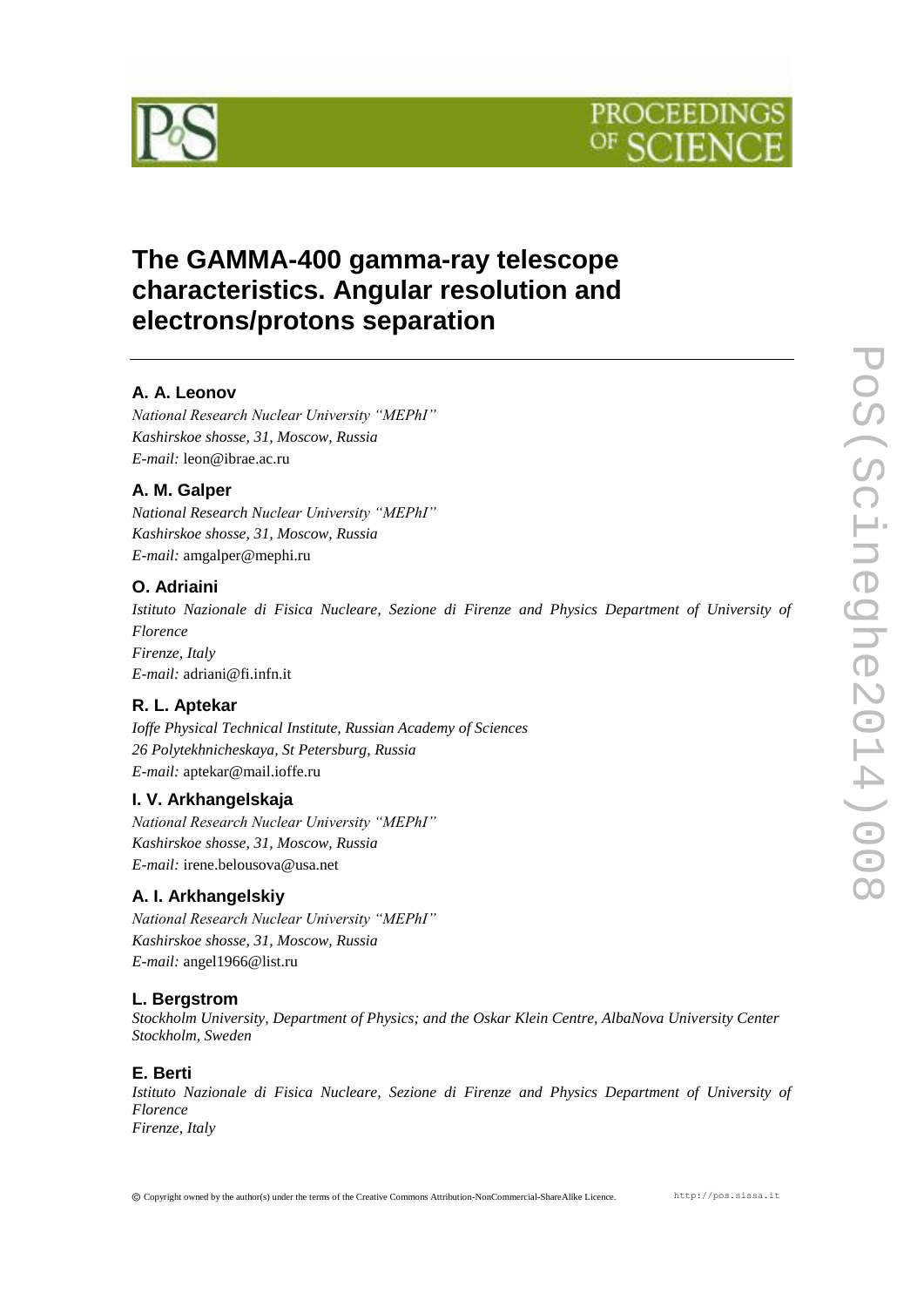

### **G. Bigongiari**

*Department of Physical Sciences, Earth and Environment, University of Siena and Istituto Nazionale di Fisica Nucleare, Sezione di Pisa Pisa, Italy*

#### **S. G. Bobkov**

*Scientific Research Institute for System Analysis, Russian Academy of Sciences Moscow, Russia E-mail:* bobkov@cs.niisi.ras.ru

#### **M. Boezio**

*Istituto Nazionale di Fisica Nucleare, Sezione di Trieste and Physics Department of University of Trieste Trieste, Italy E-mail:* Mirko.Boezio@trieste. infn.it

#### **E. A. Bogomolov**

*Ioffe Physical Technical Institute, Russian Academy of Sciences 26 Polytekhnicheskaya, St Petersburg, Russia E-mail:* edward.bogomolov@gmail.com

#### **S. Bonechi**

*Department of Physical Sciences, Earth and Environment, University of Siena and Istituto Nazionale di Fisica Nucleare, Sezione di Pisa* Pisa, Italy

#### **M. Bongi**

*Istituto Nazionale di Fisica Nucleare, Sezione di Firenze and Physics Department of University of Florence* ,*Firenze, Italy*

#### **V. Bonvicini**

*Istituto Nazionale di Fisica Nucleare, Sezione di Trieste and Physics Department of University of Trieste Trieste, Italy*

*E-mail:* Bonvicini@ts.infn.it

#### **S. Bottai**

*Istituto Nazionale di Fisica Nucleare, Sezione di Firenze and Physics Department of University of Florence* ,*Firenze, Italy E-mail:* bot- tai@fi.infn.it

#### **K.A. Boyarchuk**

*Research Institute for Electromechanics Istra, Moscow region, Russia E-mail:* kaboyar@mail.ru

#### **G. Castellini**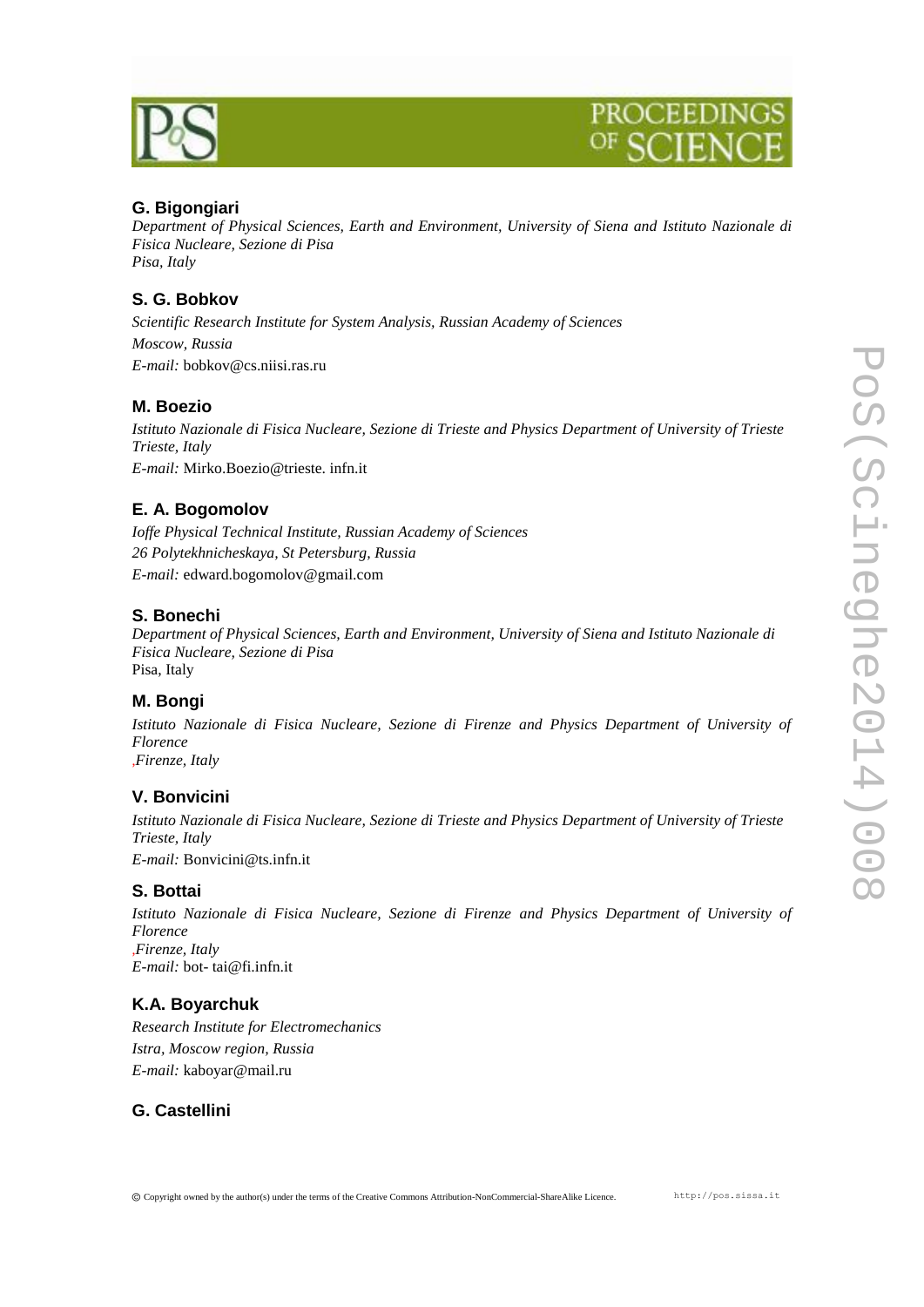

*Istituto di Fisica Applicata Nello Carrara - CNR and Istituto Nazionale di Fisica Nucleare, Sezione di Firenze,*

*Firenze, Italy*

#### **P.W. Cattaneo**

*Istituto Nazionale di Fisica Nucleare, Sezione di Pavia Pavia, Italy*

#### **P. Cumani**

*Istituto Nazionale di Fisica Nucleare, Sezione di Trieste and Physics Department of University of Trieste Trieste, Italy E-mail:* Paolo.Cumani@ts.infn.it

#### **G.L. Dedenko**

*National Research Nuclear University "MEPhI" Kashirskoe shosse, 31, Moscow, Russia*

#### **C. De Donato**

*Istituto Nazionale di Fisica Nucleare, Sezione di Roma 2 and Physics Department of University of Rome Tor Vergata Rome, Italy*

#### **V. A. Dogiel**

*Lebedev Physical Institute, Russian Academy of Sciences Leninskij Prospekt, 53, Moscow, Russia*

#### **Ch. Fuglesang**

*KTH Royal Institute of Technology, Department of Physics; and the Oskar Klein Centre, AlbaNova University Center Stockholm, Sweden*

#### **M.S. Gorbunov**

*Scientific Research Institute for System Analysis, Russian Academy of Sciences* Moscow, Russia

#### **Yu. V. Gusakov**

*Lebedev Physical Institute, Russian Academy of Sciences Leninskij Prospekt, 53, Moscow, Russia E-mail:*iourii.goussakov@cern.ch

#### **B.I. Hnatyk**

*Taras Shevchenko National University of Kyiv Kyiv, Ukraine*

#### **V. V. Kadilin**

*National Research Nuclear University "MEPhI" Kashirskoe shosse, 31, Moscow, Russia*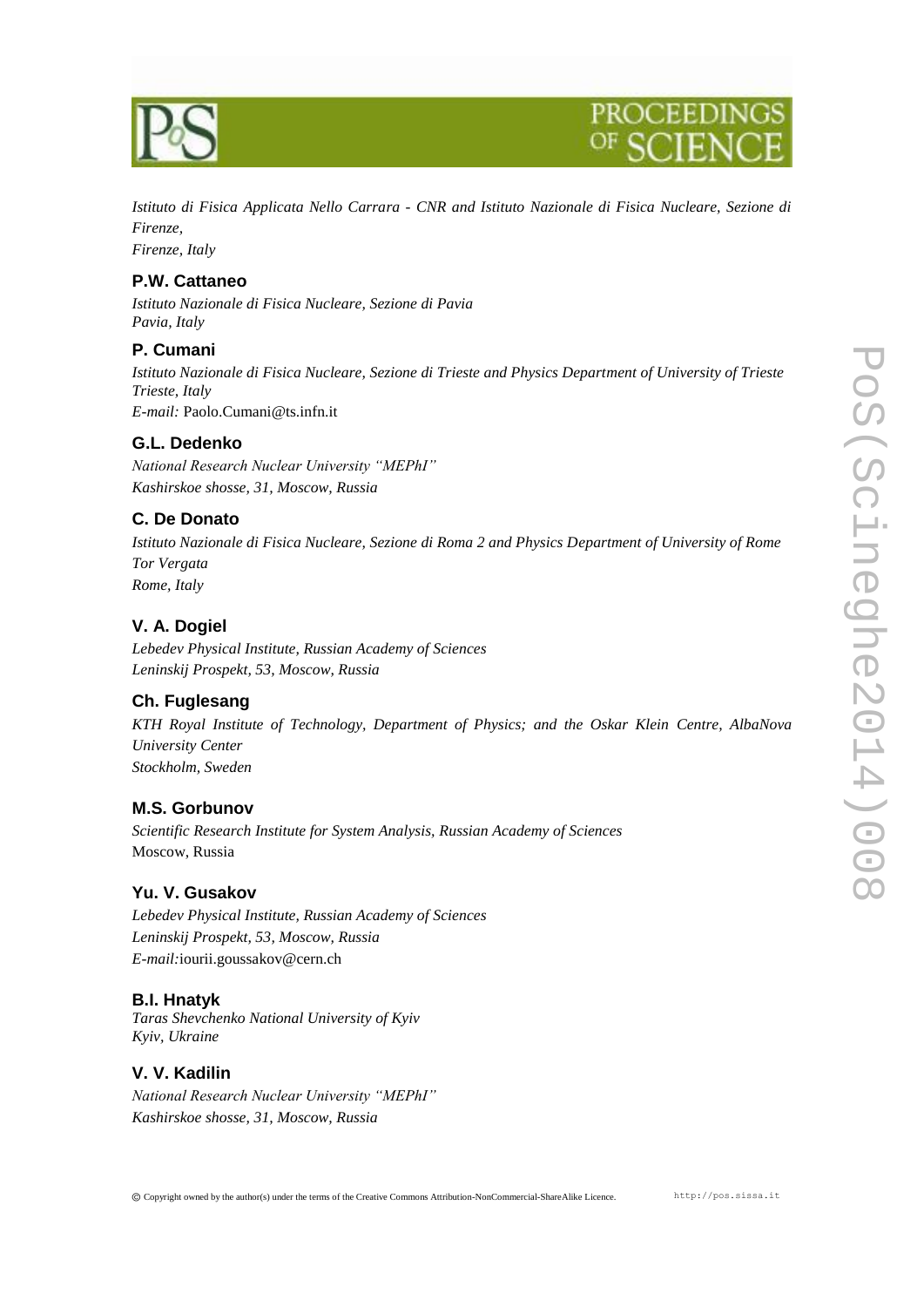



*E-mail:* vvkadilin@mephi.ru

#### **V. A. Kaplin**

*National Research Nuclear University "MEPhI" Kashirskoe shosse, 31, Moscow, Russia E-mail:* kaplinv@mail.ru

#### **A. A. Kaplun**

*National Research Nuclear University "MEPhI" Kashirskoe shosse, 31, Moscow, Russia*

#### **M. D. Kheymits**

*National Research Nuclear University "MEPhI" Kashirskoe shosse, 31, Moscow, Russia E-mail:* mcsaksik@gmail.com

#### **V.E. Korepanov**

*Lviv Center of Institute of Space Research Lviv, Ukraine*

#### **J. Larsson**

*KTH Royal Institute of Technology, Department of Physics; and the Oskar Klein Centre, AlbaNova University Center Stockholm, Sweden*

#### **V. A. Loginov**

*National Research Nuclear University "MEPhI" Kashirskoe shosse, 31, Moscow, Russia*

#### **F. Longo**

*Istituto Nazionale di Fisica Nucleare, Sezione di Trieste and Physics Department of University of Trieste Trieste, Italy*

#### **P. Maestro**

*Department of Physical Sciences, Earth and Environment, University of Siena and Istituto Nazionale di Fisica Nucleare, Sezione di Pisa Pisa, Italy*

#### **P.S. Marrocchesi**

*Department of Physical Sciences, Earth and Environment, University of Siena and Istituto Nazionale di Fisica Nucleare, Sezione di Pisa Pisa, Italy E-mail:* marrocchesi@pi. infn.it

#### **V.V. Mikhailov**

*National Research Nuclear University "MEPhI" Kashirskoe shosse, 31, Moscow, Russia E-mail:* vvmikhajlov@gmail.com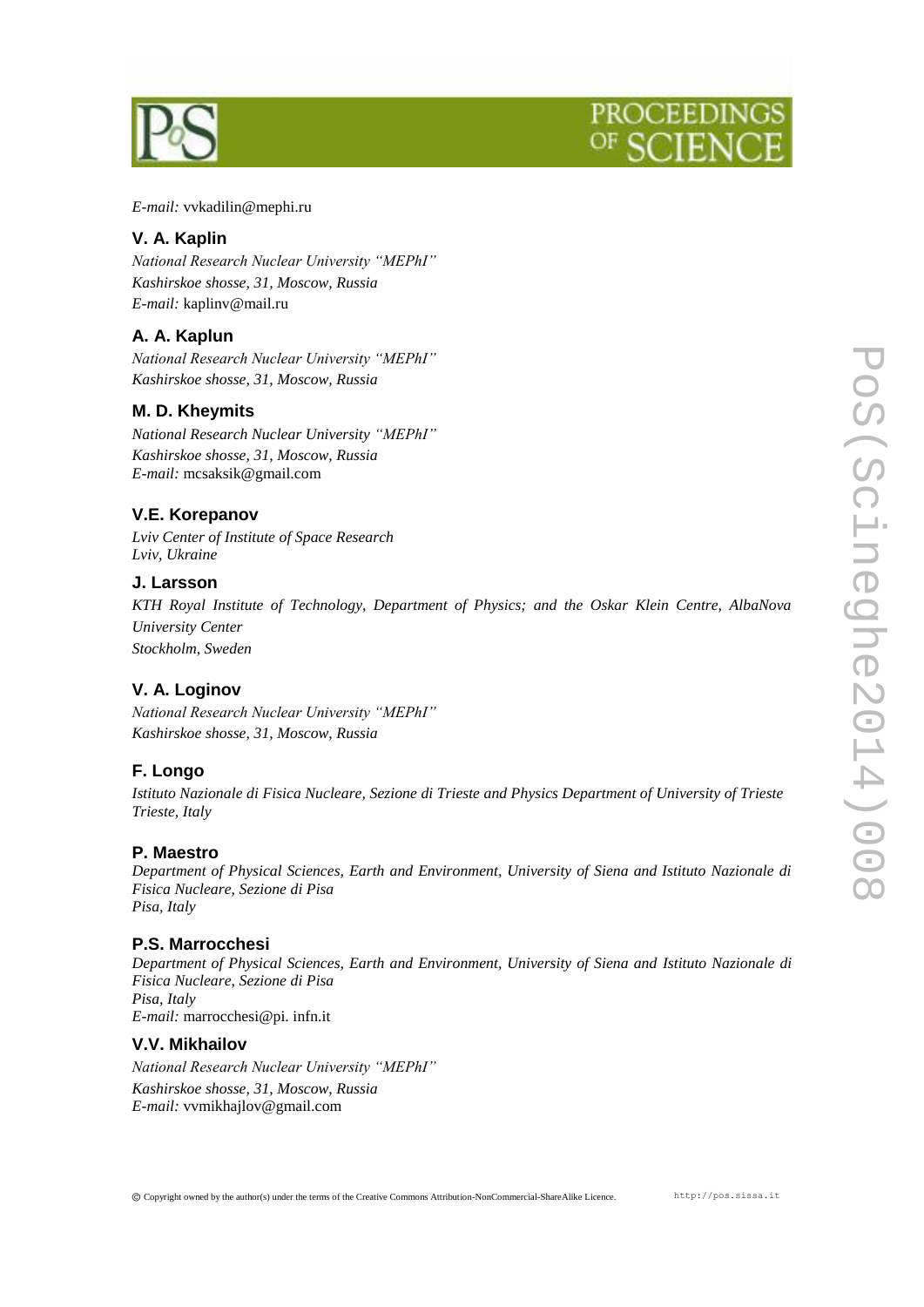

#### **E. Mocchiutti**

*Istituto Nazionale di Fisica Nucleare, Sezione di Trieste and Physics Department of University of Trieste Trieste, Italy E-mail:* Emiliano.Mocchiutti@ts.infn.it

#### **A.A. Moiseev**

*CRESST/GSFC and University of Maryland, College Park Maryland, USA E-mail:* amoiseev @astro.umd.edu

#### **N. Mori**

*Istituto Nazionale di Fisica Nucleare, Sezione di Firenze and Physics Department of University of Florence Firenze, Italy E-mail:* mori@fi.infn.it

#### **I.V. Moskalenko**

*Hansen Experimental Physics Laboratory and Kavli Institute for Particle Astrophysics and Cosmology, Stanford University Stanford, USA E-mail:* moskalenko@gsfc.nasa.gov

#### **P.Yu. Naumov**

*National Research Nuclear University "MEPhI"* Kashirskoe shosse, 31, Moscow, Russia *E-mail:* pynaumov@mephi.ru

#### **P. Papini**

*Istituto Nazionale di Fisica Nucleare, Sezione di Firenze and Physics Department of University of Florence Firenze, Italy E-mail:* papini@fi.infn.it

#### **M. Pearce**

*KTH Royal Institute of Technology, Department of Physics; and the Oskar Klein Centre, AlbaNova University Center Stockholm, Sweden E-mail:* pearce@kth.se

#### **P. Picozza**

*Istituto Nazionale di Fisica Nucleare, Sezione di Roma 2 and Physics Department of University of Rome Tor Vergata* Rome, Italy *E-mail:* piergiorgio.picozza@roma2.infn.it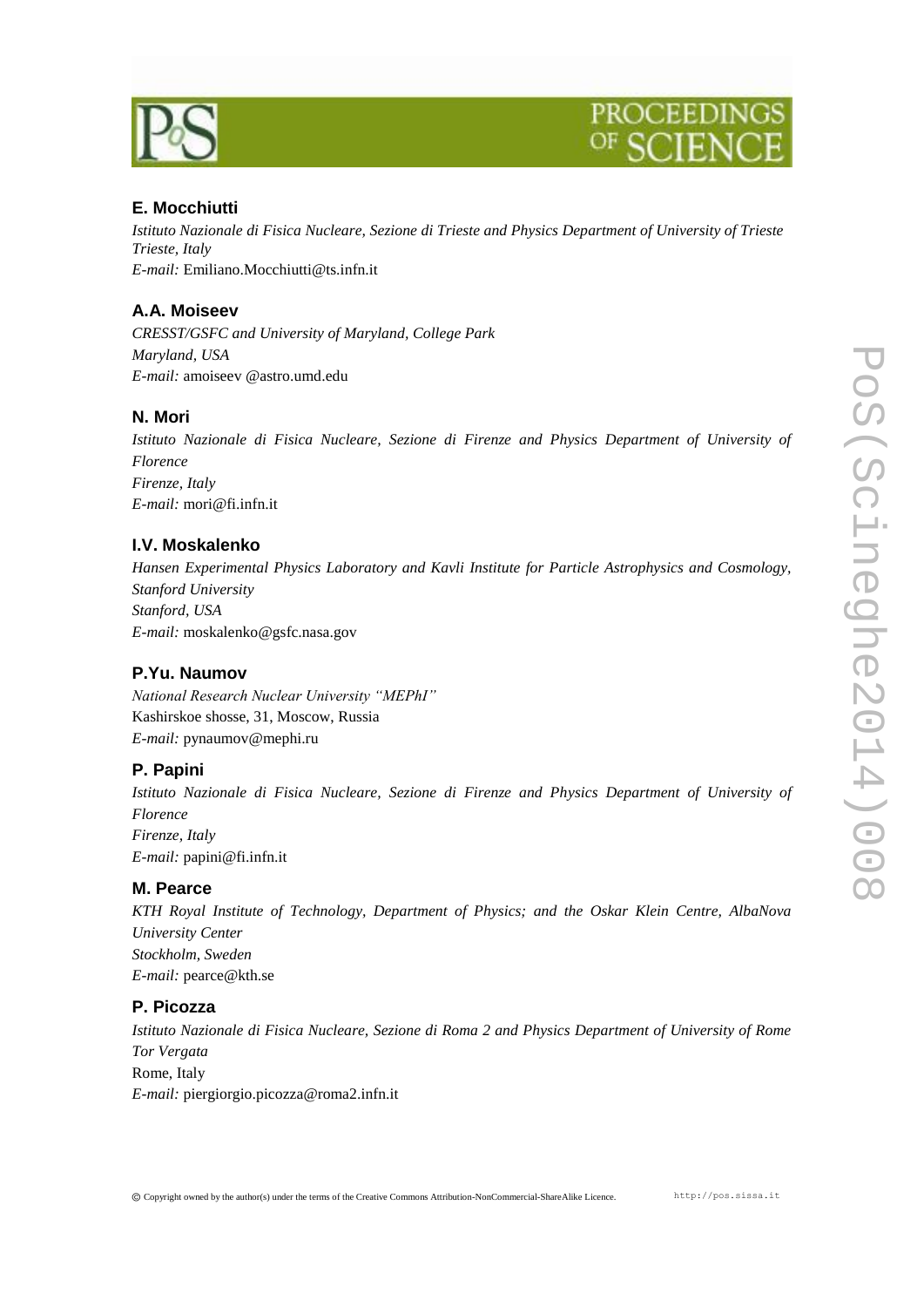

### **A.V. Popov**

*Scientific Research Institute for System Analysis, Russian Academy of Sciences Moscow, Russia*

## **A. Rappoldi**

*Istituto Nazionale di Fisica Nucleare, Sezione di Pavia Pavia, Italy E-mail:* Andrea.Rappoldi@ pv.infn.it

#### **S. Ricciarini**

*Istituto di Fisica Applicata Nello Carrara - CNR and Istituto Nazionale di Fisica Nucleare, Sezione di Firenze Firenze, Italy E-mail:* ricciarini@fi.infn.it

#### **M.F. Runtso**

*National Research Nuclear University "MEPhI"* Kashirskoe shosse, 31, Moscow, Russia *E-mail:* mfruntso@mephi.ru

#### **F. Ryde**

*KTH Royal Institute of Technology, Department of Physics; and the Oskar Klein Centre, AlbaNova University Center Stockholm, Sweden*

#### **O.V. Serdin**

*Scientific Research Institute for System Analysis, Russian Academy of Sciences Moscow, Russia*

#### **R. Sparvoli**

*Istituto Nazionale di Fisica Nucleare, Sezione di Roma 2 and Physics Department of University of Rome Tor Vergata* Rome, Italy *E-mail:* sparvoli@roma2.infn.it

#### **P. Spillantini**

*Istituto Nazionale di Fisica Nucleare, Sezione di Firenze and Physics Department of University of Florence Firenze, Italy E-mail:* piero.spillantini@fi.infn.it

#### **S.I. Suchkov**

*Lebedev Physical Institute, Russian Academy of Sciences Leninskij Prospekt, 53, Moscow, Russia*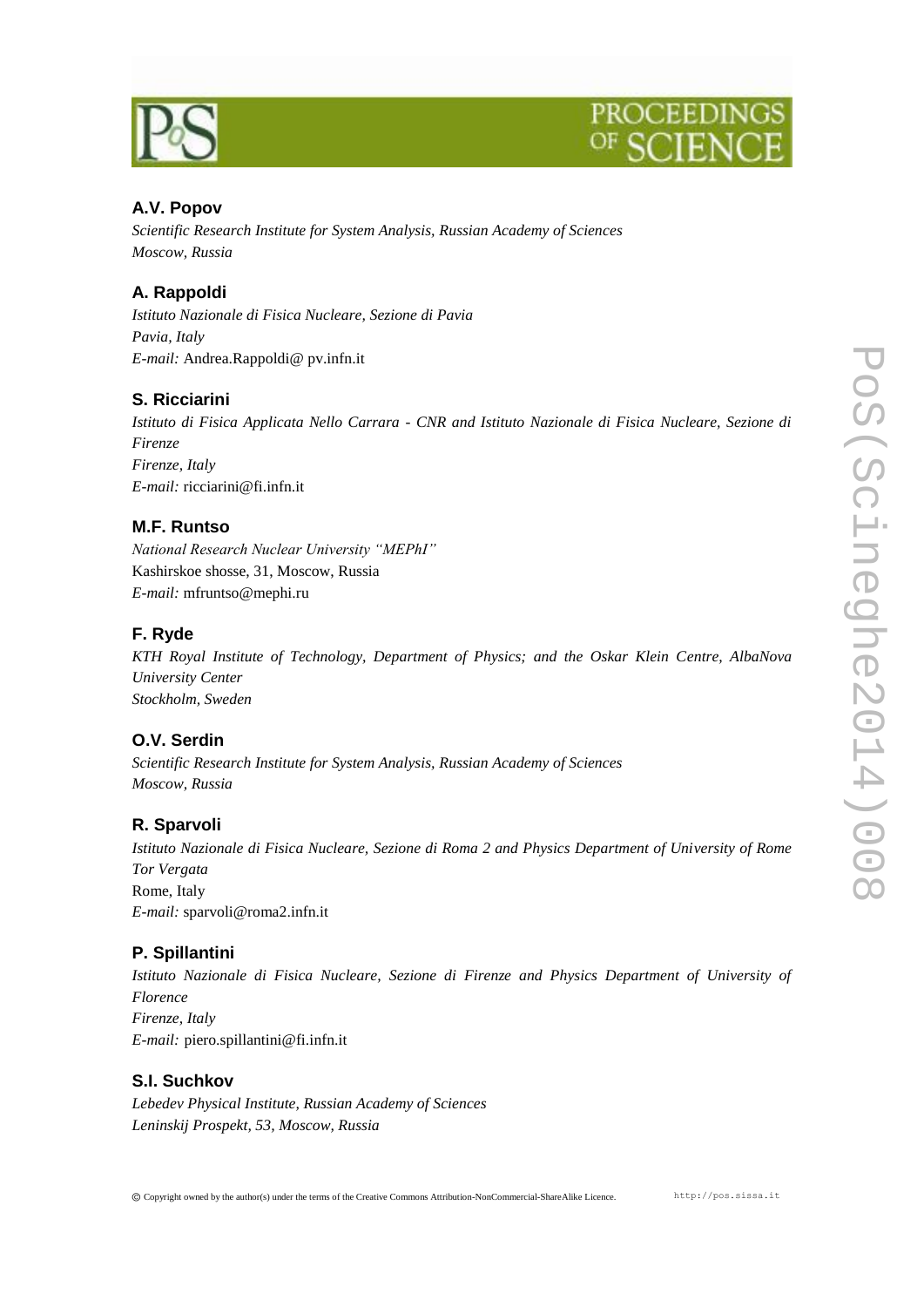

# PROCEEDIN

*E-mail:* soutch@mail.ru

#### **A.A. Taraskin**

*National Research Nuclear University "MEPhI"* Kashirskoe shosse, 31, Moscow, Russia

#### **M. Tavani**

*Istituto Nazionale di Astrofisica IASF and Physics Department of University of Rome Tor Vergata Rome, Italy E-mail:* tavani@iasf-roma.inaf.it

#### **A. Tiberio**

*Istituto Nazionale di Fisica Nucleare, Sezione di Firenze and Physics Department of University of Florence Firenze, Italy*

#### **N. P. Topchiev**

*Lebedev Physical Institute, Russian Academy of Sciences Leninskij Prospekt, 53, Moscow, Russia E-mail:* tnp51@rambler.ru

#### **E.M. Tyurin**

*National Research Nuclear University "MEPhI"* Kashirskoe shosse, 31, Moscow, Russia

#### **M.V. Ulanov**

*Ioffe Physical Technical Institute, Russian Academy of Sciences 26 Polytekhnicheskaya, St Petersburg, Russia*

#### **A. Vacchi**

*Istituto Nazionale di Fisica Nucleare, Sezione di Trieste and Physics Department of University of Trieste Trieste, Italy E-mail:*Vacchi@trieste.infnm.it

#### **E. Vannuccini**

*Istituto Nazionale di Fisica Nucleare, Sezione di Firenze and Physics Department of University of Florence Firenze, Italy E-mail:* vannucci@fi.infn.it

#### **G.I. Vasilyev**

*Ioffe Physical Technical Institute, Russian Academy of Sciences 26 Polytekhnicheskaya, St Petersburg, Russia E-mail:* gennady.vasilyev@mail.ioffe.ru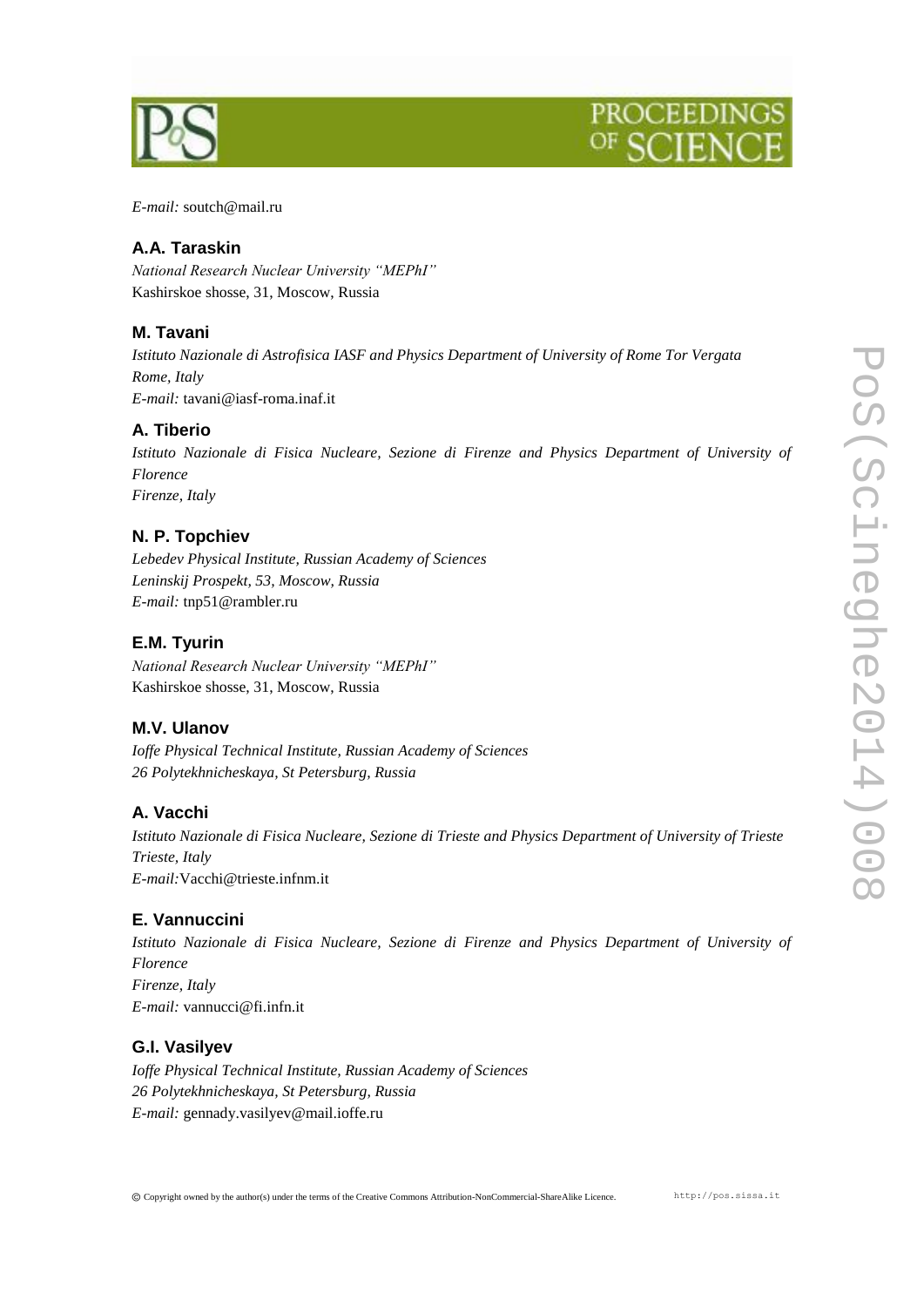

# PROCEEDI)

#### **Yu.T. Yurkin**

*National Research Nuclear University "MEPhI"* Kashirskoe shosse, 31, Moscow, Russia *E-mail:* YTYurkin@mephi.ru

#### **N. Zampa**

*Istituto Nazionale di Fisica Nucleare, Sezione di Trieste and Physics Department of University of Trieste Trieste, Italy E-mail:* Nicola.Zampa@ts.infn.it

#### **V.N. Zarikashvili**

*Pushkov Institute of Terrestrial Magnetism, Ionosphere, and Radiowave Propagation Troitsk, Moscow region, Russia*

#### **V.G. Zverev**

*National Research Nuclear University "MEPhI"* Kashirskoe shosse, 31, Moscow, Russia *E-mail:* zverev@x4u.lebedev.ru

The measurements of gamma-ray fluxes and cosmic-ray electrons and positrons in the energy range from 100 MeV to several TeV, which will be realized by the specially designed GAMMA-400 gamma-ray telescope, concern with the following broad range of scientific topics. Search for signatures of dark matter, surveying the celestial sphere in order to study point and extended sources of gamma-rays, measuring the energy spectra of Galactic and extragalactic diffuse gamma–ray emission, study of gammaray bursts and gamma-ray emission from the Sun, as well as high precision measurements of spectra of high-energy electrons and positrons, protons and nuclei up to the knee. To clarify these scientific problems with the new experimental data the GAMMA-400 gamma-ray telescope possesses unique physical characteristics comparing with previous and present experiments. For gamma-ray energies more than 100 GeV GAMMA-400 provides the energy resolution ~1% and angular resolution better than 0.02 deg. The methods, developed to reconstruct the direction of incident gamma photon, are presented in this paper, as well as, the capability of the GAMMA-400 gamma-ray telescope to distinguish electrons and positrons from protons in cosmic rays is investigated.

The first point concerns with the space topology of high-energy gamma photon interaction in the matter of GAMMA-400. Multiple secondary particles, generated inside gamma-ray telescope, produce significant problems to restore the direction of initial gamma photon. Also back-splash particles, i.e., charged particles and gamma photons generated in calorimeter and moved upward, mask the initial tracks of electron/positron pair from conversion of incident gamma photon. The processed methods allow us to reconstruct the direction of electromagnetic shower axis and extract the electron/positron trace. As a result, the direction of incident gamma photon with the energy of 100 GeV is calculated with an accuracy of better than 0.02 deg.

The main components of cosmic rays are protons and helium nuclei, whereas the part of lepton component in the total flux is  $\sim 10^{-3}$  for high energies. The separate contribution in proton rejection is studied for each detector system of the GAMMA-400 gamma-ray telescope. Using combined information from all detector systems allow us to provide the rejection from protons with a factor of  $\sim 4 \times 10^5$  for vertical incident particles and  $\sim 3 \times 10^5$  for particle with initial inclination of 30 deg.

*Science with the New Generation of High Energy Gamma-ray experiments, 10th Workshop (Scineghe2014)*

*04-06 June 2014 Lisbon - Portugal*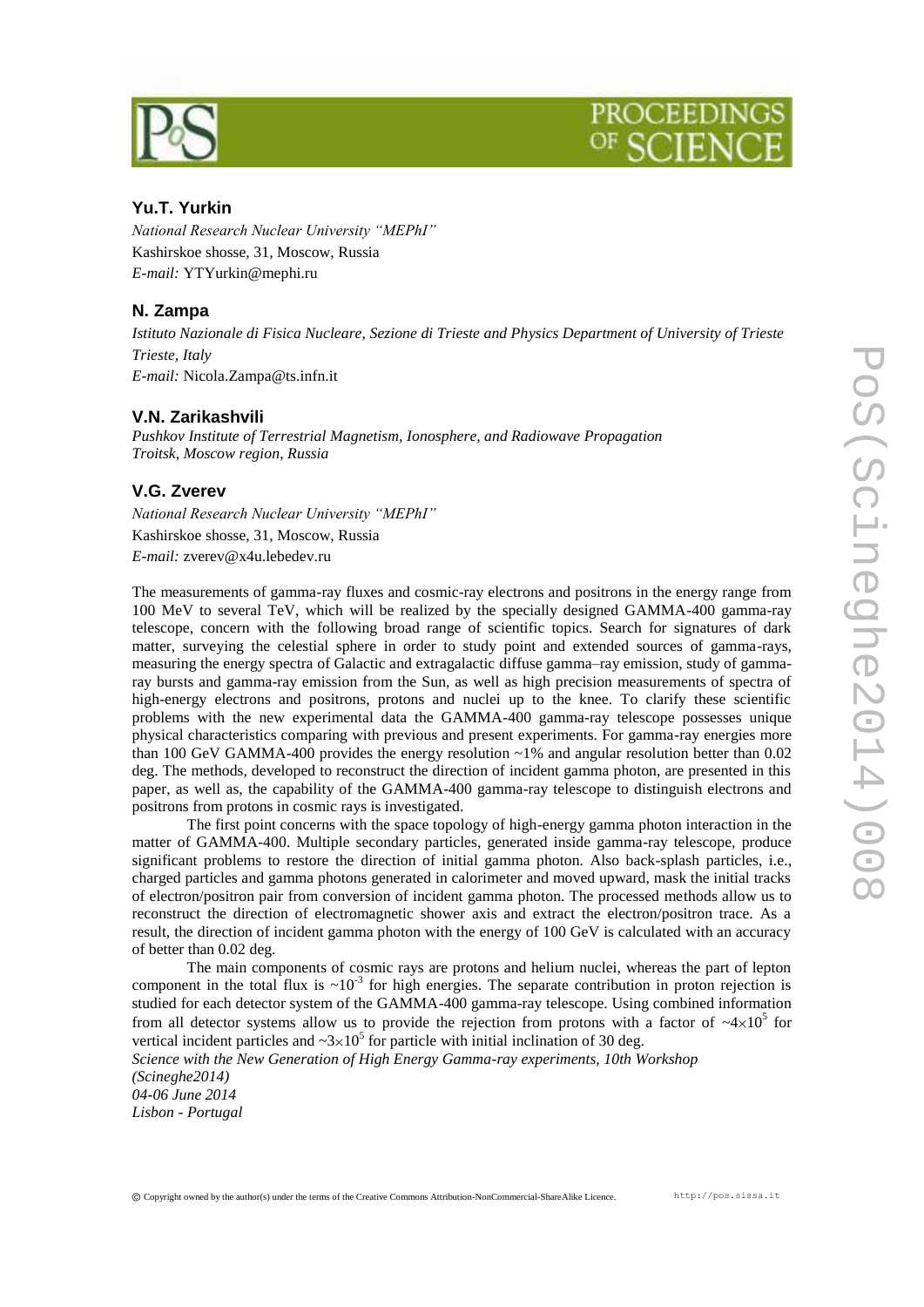#### **1.Introduction**

The GAMMA-400 gamma-ray telescope is intended to measure the fluxes of gamma-rays and cosmic-ray electrons and positrons in the energy range from 100 MeV to several TeV [1]. Such measurements concern with the following scientific tasks: search for signatures of dark matter, investigation of point sources of gamma-rays, studies of the energy spectra of Galactic and extragalactic diffuse emission, studies of gamma-ray bursts and gamma-ray emission from the Sun, as well as high precision measurements of spectra of high-energy electrons and positrons, protons and nuclei up to the knee. To fulfill these measurements the GAMMA-400 gamma-ray telescope possesses unique physical characteristics in comparison with previous and present experiments.

In the present paper the methods providing the GAMMA-400 angular resolution better than 0.02 deg for gamma-ray energies more than 100 GeV are described. Moreover the capability of the GAMMA - 400 gamma ray telescope to distinguish electrons and positrons from protons in cosmic rays is investigated. Using combined information from all detector systems of gamma-ray telescope allow us to provide rejection from protons with a factor of ≈4×10<sup>5</sup> for vertical incident particles and ≈3×10<sup>5</sup> for particle with initial inclination of 30 deg.

## AC top  $\overline{c}$ AC lat S1 (ToF) 1000 500 S<sub>2</sub> (ToF)  $CC1$  $\overline{\mathbf{S}}$  $\overline{1}$  $CC2$ base plate  $-S4$ **ND** electronics

**2.The GAMMA-400 gamma-ray telescope**



The GAMMA-400 physical scheme is shown in Fig. 1. GAMMA-400 consists of scintillation anticoincidence top and lateral detectors (AC), converter-tracker (C) with 10 layers of double (x, y) silicon strip coordinate detectors (pitch of 0.1 mm) interleaved with tungsten conversion foils, scintillation detectors (S1 and S2) of time-of-flight system (TOF), calorimeter from two parts (CC1 and CC2), lateral detectors LD, scintillation detectors S3 and S4 and neutron detector ND to separate hadron and electromagnetic showers. The anticoincidence detectors surrounding the converter-tracker are served to distinguish gamma-ray events from the much more numerous charged-particle events. Converter-tracker information is applied to

precisely determine the direction of each incident particle and calorimeter measurements are used to determine its energy. All scintillation detectors consist from two independent layers. Each layer has width of 1 cm. The time-of-flight system, where detectors S1 and S2 are separated by approximately 500 mm, determines the top-down direction of arriving particle.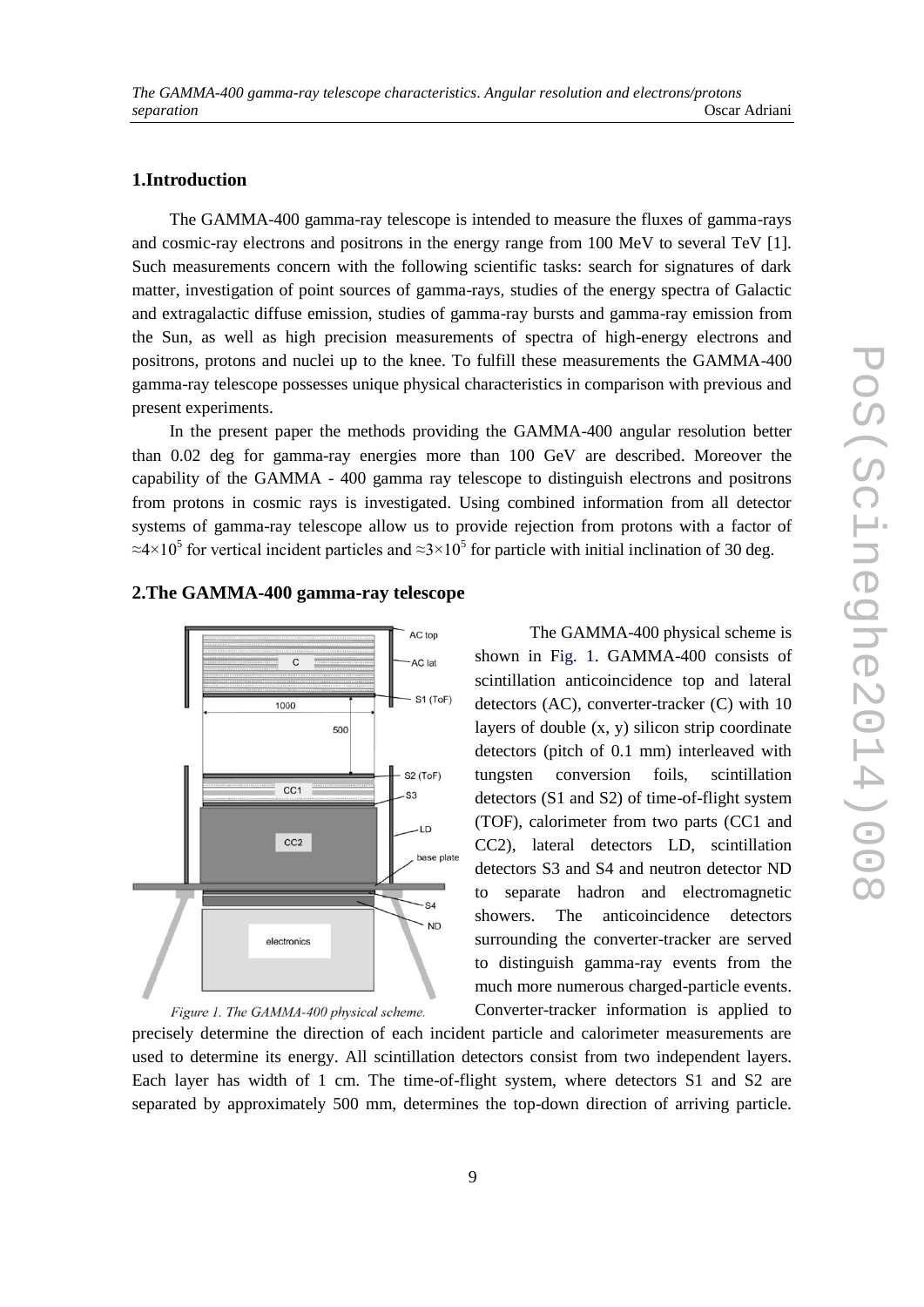Additional scintillation detectors S3 and S4 improve hadron and electromagnetic showers separation.

The imaging calorimeter CC1 consists of 2 layers of double  $(x, y)$  silicon strip coordinate detectors (pitch of 0.1 mm) interleaved with planes from CsI(Tl) crystals, and the electromagnetic calorimeter CC2 consists of CsI(Tl) crystals with the dimensions of 36 mm  $\times$ 36 mm  $\times$  430 mm. The total converter-tracker thickness is about 1  $X_0$  ( $X_0$  is the radiation length). The thickness of CC1 and CC2 is  $3 X_0$  and  $22 X_0$ , respectively. The total calorimeter thickness is 25  $X_0$  or 1.2  $\lambda_0$  ( $\lambda_0$  is nuclear interaction length). Using thick calorimeter allows us to extend the energy range up to several TeV and to reach the energy resolution up to approximately 1% above 100 GeV.

### **3.Reconstruction of incident direction of high-energy gamma in the GAMMA-400 gamma-ray space telescope.**

The methods to reconstruct the incident direction of the gamma were developed with the GEANT4 simulation toolkit software [2]. The reconstruction procedure applies the energy deposits in 12 silicon-strip layers. Each layer being composed of two plates of mutually perpendicular strips (Y and Z). 10 layers, 8 of which being interleaved with tungsten foils, composes a converter-tracker, whereas other 2 layers are set in spatially-sensitive calorimeter.

A direction-reconstruction technique based on strip energy release has been developed. The plane flux of gamma has simulated just above top AC plane. At first, for each silicon-strip layer with energy release the following procedure is applied. The distribution of the sum of energy releases in strips along strip positions is constructed (Fig. 2a). The horizontal line is median, which is calculated as a half sum of the extreme points for constructed distribution. The intersection point of median with piecewise continuous distribution gives the estimation of median energy location in silicon-strip layer (Fig. 2a).



*Figure 2. The calculation of location and energy weight for median of the energy release distribution in silicon-strip layer.*

To find the energy weight of the median the ordinary distribution of energy releases in strips along strip positions is built (Fig. 2b). The median energy weight is defined using the obtained median location for the piece line linking adjacent (respective median location) points of the obtained distribution (Fig. 2b). Then the estimation of the initial direction is obtained using fitting procedure for the median locations in silicon-strip layers. Around the estimated direction the corridor from strips is constructed. The energy releases in strips outside the corridor are ignored. After that the iteration procedure starts, narrowing the corridor from strips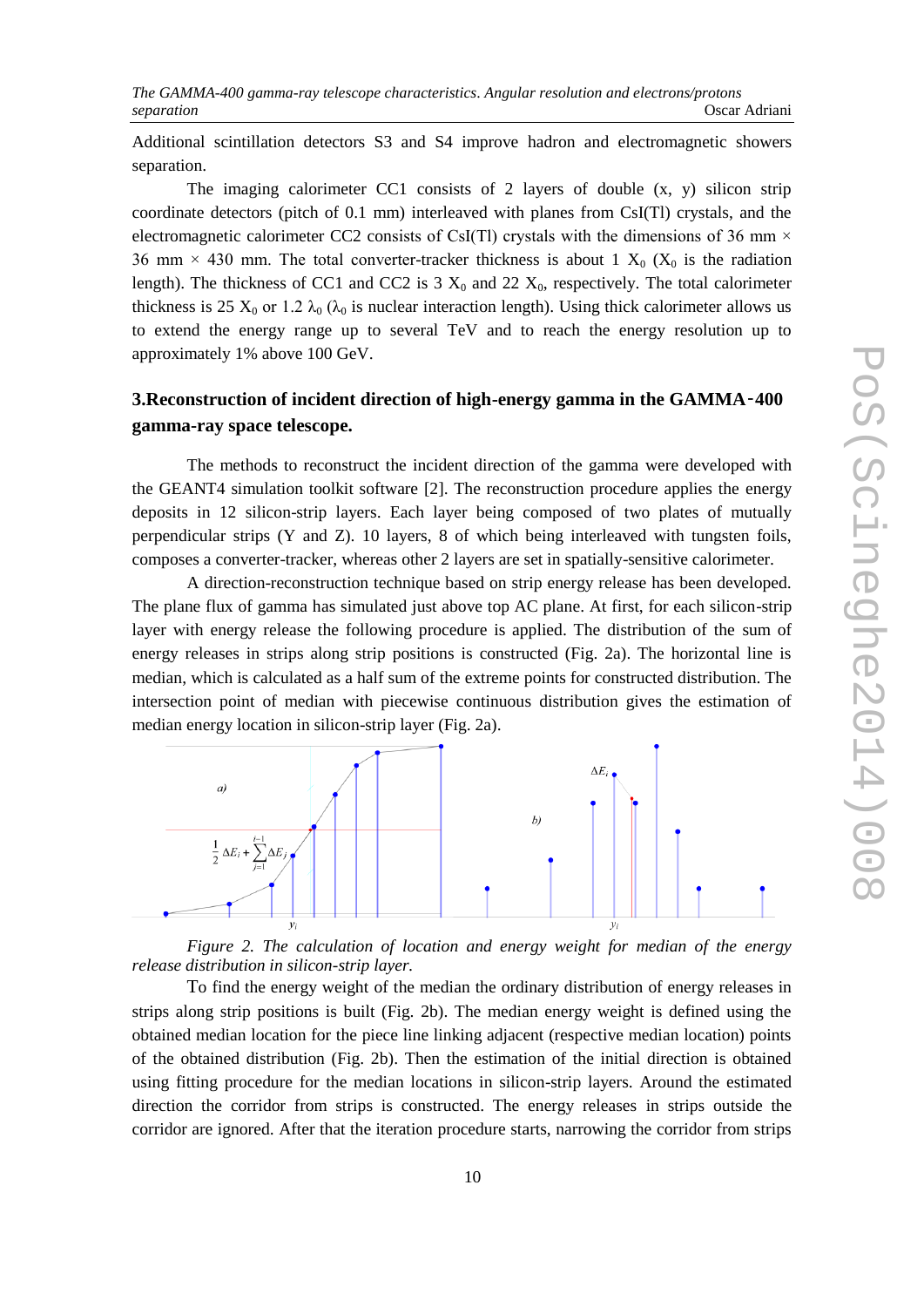250 **NNNN** 100 GeV 200 resolution =  $0.017^\circ$ 150 counts  $100$ 50  $\overline{0}$  $0.00$  $0.02$  $0.04$ 0.06 0.08  $0.10$  $0.12$  $0.14$ 0.16 0.18  $0.20$ deflection angle, degrees

Figure 3. The distribution of space angular deflections between the direction reconstructed for each event and the distribution median value.



resolution

in each silicon-strip layer, but not less, then five strip pitch. For each iteration step the median energy weight from previous iteration is taken into account.

> To calculate the angular resolution, the distribution of a space angular deflection between the direction reconstructed for each event and the median value for all events in distribution is analyzed. Such distribution for 100 GeV gamma is shown in Fig. 3. Angular resolution is defined a semiopening of the circular conical surface, containing 68% of events. The computed angular resolution taken as this value is shown in Fig. 4. as function of initial energy for incident and polar angle of gamma equal  $5^0$ . The results are not changing significantly at least for incident angles till  $15<sup>0</sup>$ . The FERMI experiment data for front section are also shown in Fig. 4 [3]. For the energies more than 10 GeV the GAMMA-400 gamma-ray telescope provides several times better angular resolution.

#### **4.Methods to reject protons from electrons using the GAMMA-400 gamma-ray telescope**

Protons produce the main

background, when detecting electrons in cosmic rays. The electron/proton identification usually relies on a comparison of longitudinal and transversal shower profiles and the total energy deposition in the calorimeter system on the basis of the fact that electromagnetic and hadronic showers have different spatial and energy topology view. Also the number of neutrons generated in the electromagnetic cascade is much smaller than that in the hadronic cascade. To reject protons from electrons using the GAMMA-400 instrument the information from detectors ND, S4, S3, S2, CC1, C, and CC2 is used.

The rejection factor for protons is calculated as the ratio of number of initial protons with energy more than 100 GeV, assuming that the proton energy spectrum power is -2.7, to the number of events identified as electrons with energy 100±2 GeV. Firstly, the rejection factor for vertical incident protons is evaluated. All processed criteria to suppress protons are based on selecting cutoffs to distinguish proton and electron events. The location of the cutoff for each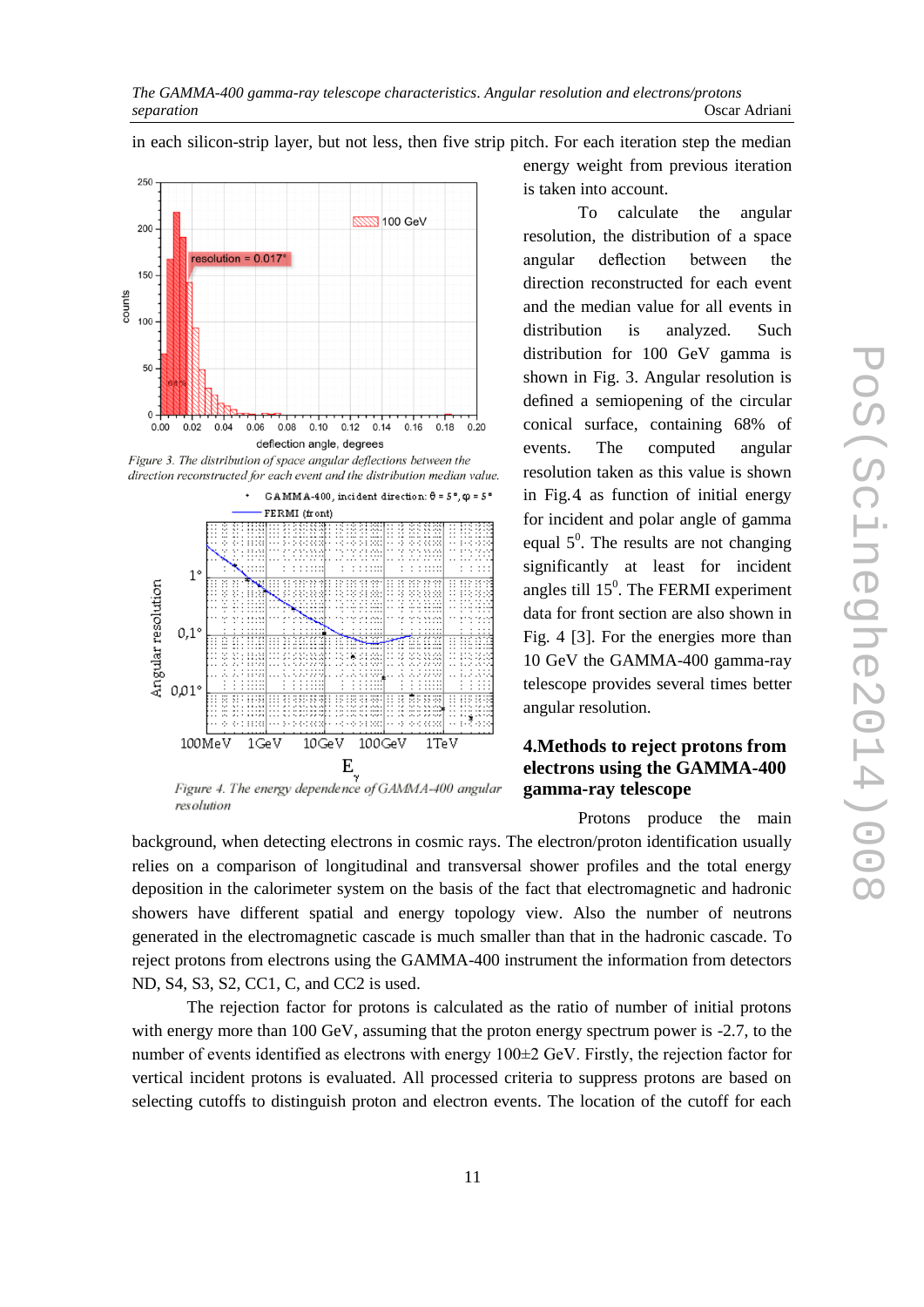criterion is selected in order to retain 98% of electrons. Totally 25 cutoffs are used to reject protons. With presented selection also ~30% of electrons are lost due to proton rejection.

The main contribution in the total rejection factor for protons in the GAMMA-400 telescope concerns with significantly different number of neutrons generated in the electromagnetic and hadron cascades. In cascades induced by protons, the generation of neutrons is more intensive than in the electromagnetic shower. The source of neutrons in cascades induced by electron concerns with generation of gamma rays with energy about 17 MeV. Those gamma rays, by-turn, could generate neutrons in Giant resonance reaction. Analyzing information from the neutron detector placed just under the CC2 calorimeter, it is possible to suppress protons by a factor of 400. The distributions for number of neutrons at the entrance of ND from initial electrons and protons are shown in Fig. 5 (left part). The neutron number cutoff to separate protons is equal 60.



Figure 5. The distributions for number of neutrons at the entrance of ND from initial electrons (left-top) and protons (left-bottom). The distributions for signals in S4 from initial electrons (right-top) and protons (right-bottom).

Next significant contribution in total rejection factor for protons is provided by analyzing the energy release in S4. This rejection concerns with the difference in the attenuation for hadron and electromagnetic cascades. Such criterion was used in the PAMELA experiment data analysis [4]. The distributions for signals in S4 from initial electrons and protons are shown in Fig. 5 (right part). Selecting events with signals in S4 less than 2.7 MIP (MIP is minimum ionizing particle, 1 MIP is  $\sim$  2 MeV for S4), it is possible to suppress protons with a factor of 100.

Additional rejection is obtained when analyzing CC2 signal. Calorimeter CC2 contains CsI(Tl) crystals with transversal dimension of 36 mm  $\times$  36 mm and longitudinal dimension of 430 mm. The criterion is based on the difference of the spatial size for hadron and electromagnetic showers. Such topology difference was successfully applied with calorimeter data in the PAMELA mission to separate electrons from antiproton sample and positrons from